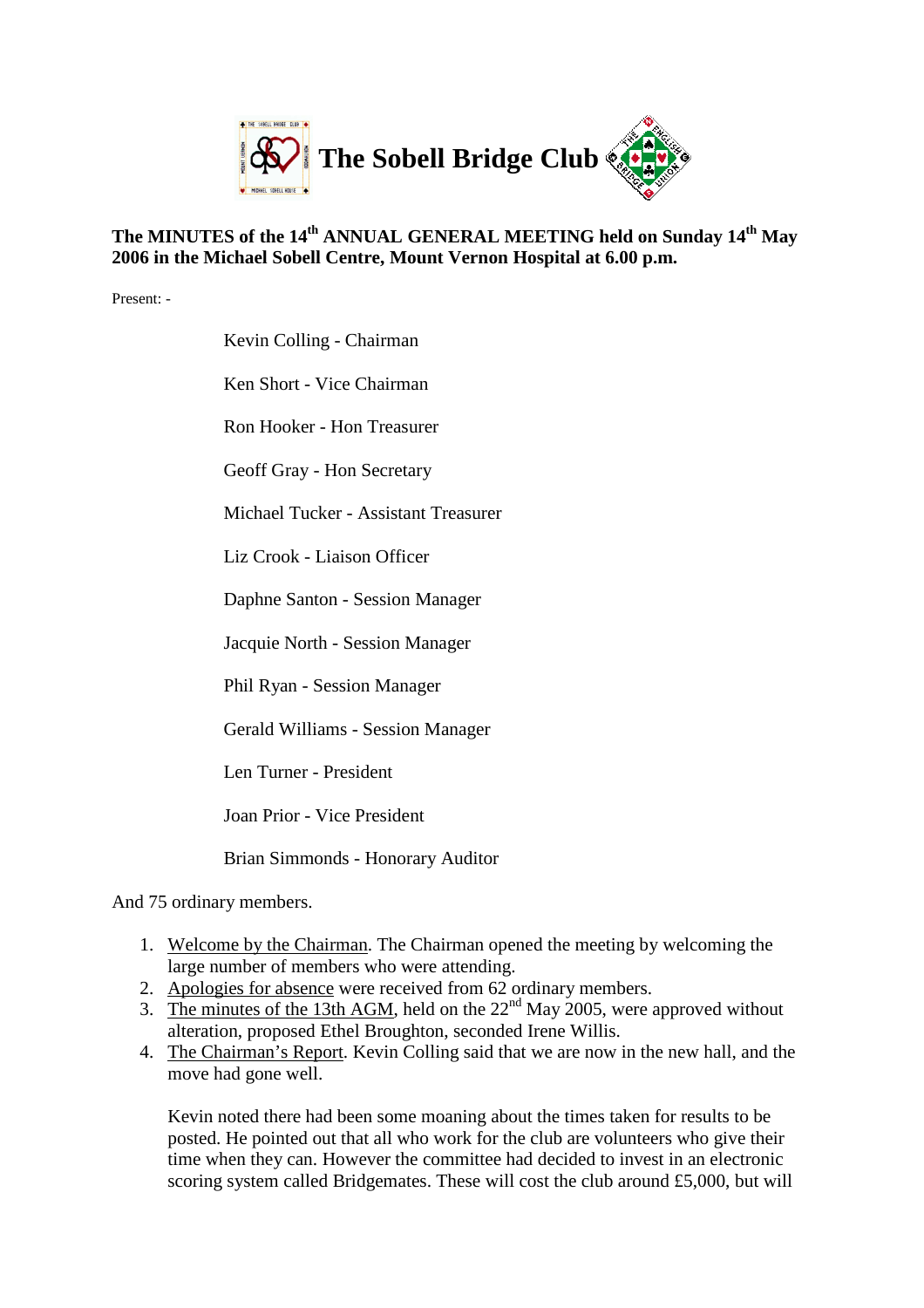mean the results will be available at the end of the night.

Kevin went on to describe how the Bridgemates worked, having already ensured that copies of the operating instructions were available to the members present.

Some members expressed the opinion that they would miss the travellers. Kevin pointed out that the Bridgemates would show the previous results of the board, and the players' percentage for the board.

Lucy Rees pointed out that that would be £5,000 less that would go to the Friends; Kevin said the Friends were generally supportive of the club going forward.

Tony King said it would relieve the efforts of the people who work for the club.

There was some question whether it should be put to club, but Kevin pointed out that it was a committee decision, and there was general agreement that it was for the committee to decide.

Kevin finished by thanking the committee and all who worked for the club in the background.

5. The Treasurer's Report. Ron Hooker said it had been a good year for the club. Going through the account summaries, he pointed out the following: -

Attendances were up 7.5%.

Expenses were down, as a result of saving £1180 through not renting the Olwen Bettesworth Hall.

Joining fees have doubled, and annual subs were up 2%

Income from the bridge suppers was down 1%

Tuition fees were down significantly, as Kevin has been taking a break from running courses. At this point Geoff Gray interrupted to comment on the outstanding work that Kevin had done in running the training courses.

Overall the increase in surplus is 9.7%, £3,000 over the previous year.

It was asked if the hall was paid for, Ron Hooker said that last year we had donated £30,000 towards the building, but from now on, all our donations would go to the Friends, without consideration of their use.

Ron finished by thanking Shirley and Michael Tucker, Ruby Stiles, Joan Knaggs and Ken Short for their help in collecting the fees.

- 6. Motion to Approve the Accounts. The accounts were approved, proposed George Howlett, seconded John Francis.
- 7. The Hon Secretary's Report. Geoff Gray stated that membership now stood at 480, which is a welcome improvement over the 468 that he reported last year.

Geoff Gray thanked Joan Prior and her helpers for providing the buffet after the AGM.

8. Proposed Changes to the Constitution. Geoff Gray said that the committee had no changes to propose, and he had received no proposals from other members.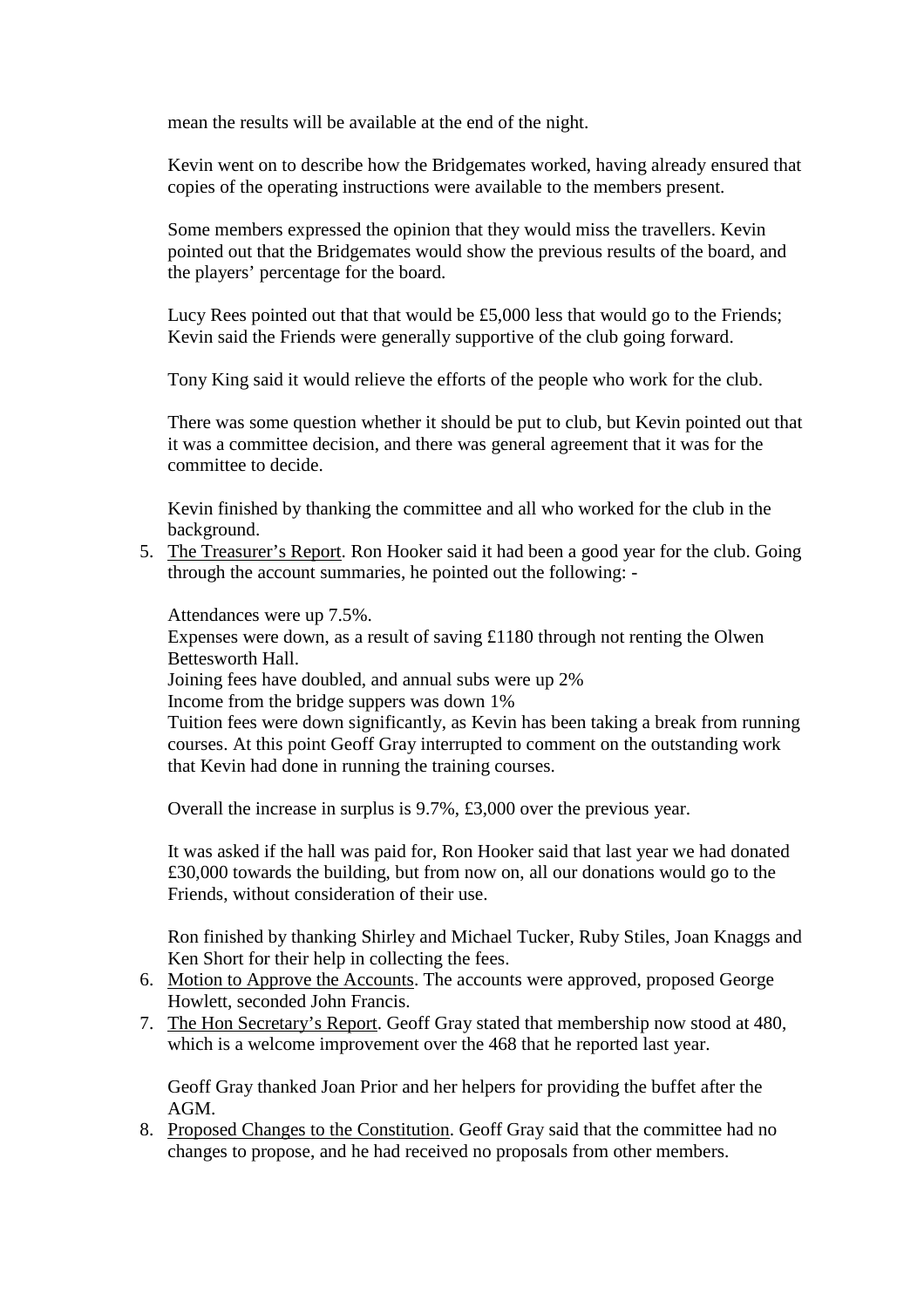9. Election of Committee Members. Geoff Gray explained that David Kilby had been put forward as Playing Secretary, proposed by George Howlett, seconded by Kevin Colling. There was some discussion about the duties of the Playing Secretary, and how things would change with the introduction of Bridgemates and the scoring program Scorebridge, particularly regarding masterpoints.

Since all the remaining committee members were willing to continue, and there was no competition for places, Geoff asked that the committee be re-elected en bloc. This was agreed, proposed Ethel Broughton, seconded Ron Stevens.

- 10. Election of Honorary Auditor. Brian Simmonds said he was willing to continue as Honorary Auditor. Accordingly, he was elected, proposed Tony King, seconded John Harrison.
- 11. Any Other Formal Business. Bill Graham expressed thanks to Kevin Colling and the team for their hard work. This is demonstrated by the progress the club is making and the new members the club is gaining.

The formal meeting closed at 6.50 p.m., and was followed by the presentation of Championship Prizes.

George Howlett announced the prizewinners for the main sessions:

Broughton Trophy (Monday evening):

1 st Kevin Colling & John Wood

2<sup>nd</sup> Stan Figiela & David Kilby

Ethel Broughton presented the trophy and plaques to the winners and  $2<sup>nd</sup>$  placed pair.

President's Trophy (Tuesday evening):

1 st Kevin Colling & Catherine Stafford

2<sup>nd</sup> Christine Richmond & Mike Gentry

Len Turner presented the trophy and plaques to the winners and  $2<sup>nd</sup>$  placed pair.

L and R Trophy (Thursday evening):

1<sup>st</sup> Kevin Colling and Catherine Stafford

2<sup>nd</sup> Allan Chalmers and Phil Ryan

Brian Simmonds presented the L and R Trophy and plaques to the winners and  $2<sup>nd</sup>$  placed pair.

The trophies for the Friday afternoon sessions:

Individual Trophy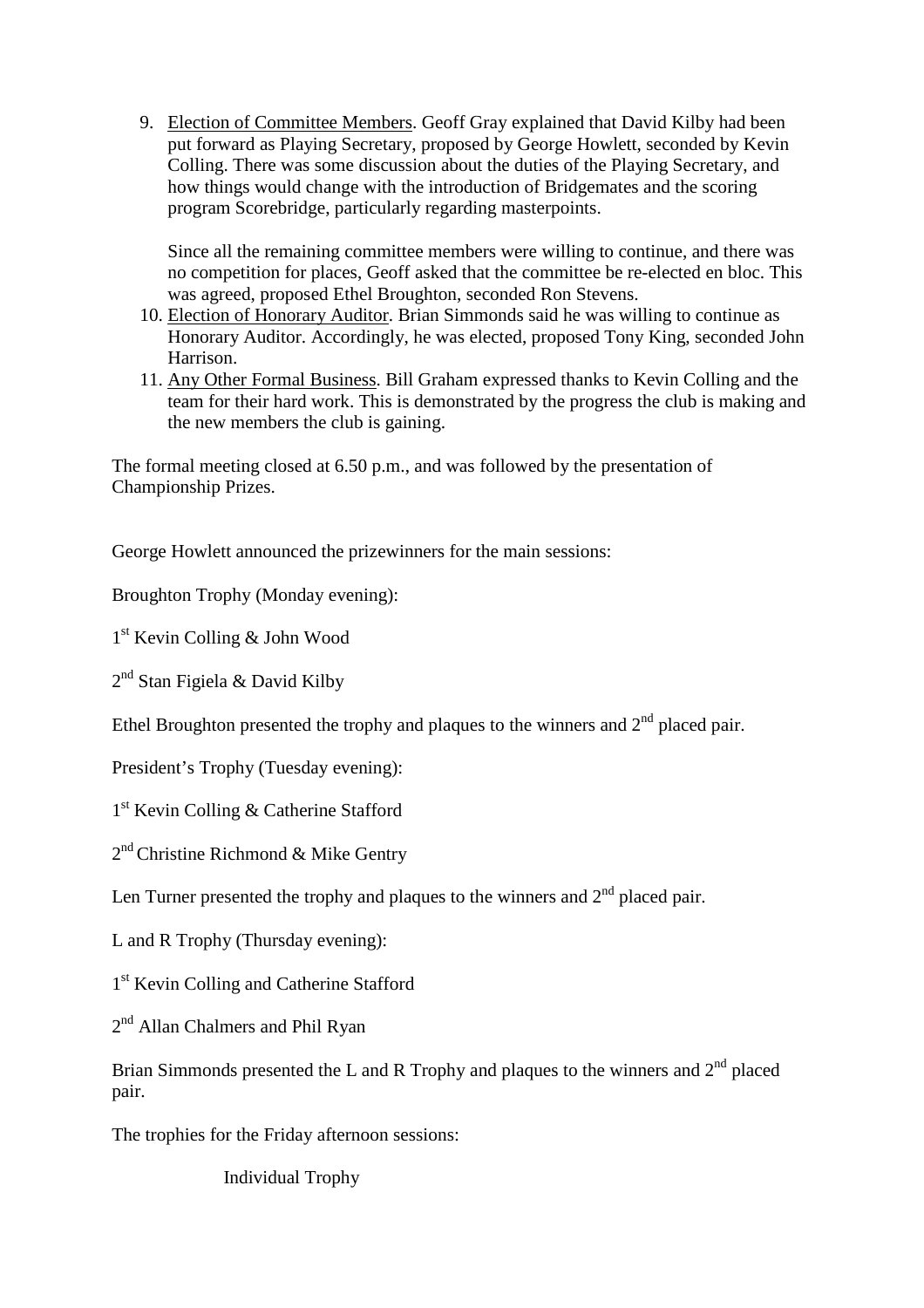1 st Lucy Rees

2 nd John Walsh

Daphne Santon presented the trophy to Lucy Ress.

Pairs Trophy

1 st Martin Isham & Lucy Rees

2<sup>nd</sup> Brian Jeffery and John Walsh

Daphne Santon presented the trophy to Lucy Rees.

Graham Trophy (Friday Evenings):

1<sup>st</sup> Catherine Stafford and Mike Gentry

2<sup>nd</sup> Bea Segall and Olive Stretch

Ken Short presented the trophy and plaques to the winners and  $2<sup>nd</sup>$  placed pair.

George Howlett also announced the prize winners for the Stan Nicholls trophy, presented at the weekends away, as follows: -

Venue Date North/South East/West

Bournemouth 15,05.2005 Elaine and Howard Atkins Helen and Mark Samuels

Norwich 11.09.2005 Carl and Margaret Goldsmith Dorothy and Guy Gimpel

Ampfield 30.11.2005 Diana and John Finnamore Maureen Avins and Hazel Hart

Swindon 19.03.2006 Ethel Broughton & Mary Quinn Pat Fallon and Sharon Christie

Apologies for absence were received from: -

Maureen Avins, Hazel Hart, Liz Foster, John Knight, Sheena Edgar, Averil Backhouse, Shirley Woods, Pat Allard, Joan Knaggs, Shirley Pettifer, Anita Broadfield, Peggy Arch, Ruth Neilson, Shirley Jobling, Peter Jobling, Barbara Hill, Marion Sweet, Jane Harris, Len Bartlett, Sharon Christie, Pat Fallan, Douglas Edmonds, Anne Edmonds, Diana Nelson, Jack Rawlings, Jane Rogers, Joan Huggins, Fiona Frais, Rita Gibson, Dorothy Rauch, Bernard Colvin, Dorothy Beeton, Jack McEnery, Sally Lewis, Audrey Mace, Betty Blundell, Valerie Weeks, Ulla Mallick, Ahmad Mallick, Ian Judges, Bill Burgess, Diana Burgess, Vivienne Knapp, Anne Mayo, Pat Gayton, Mabel Spurr, Rebecca Orlans, Stan Orlans.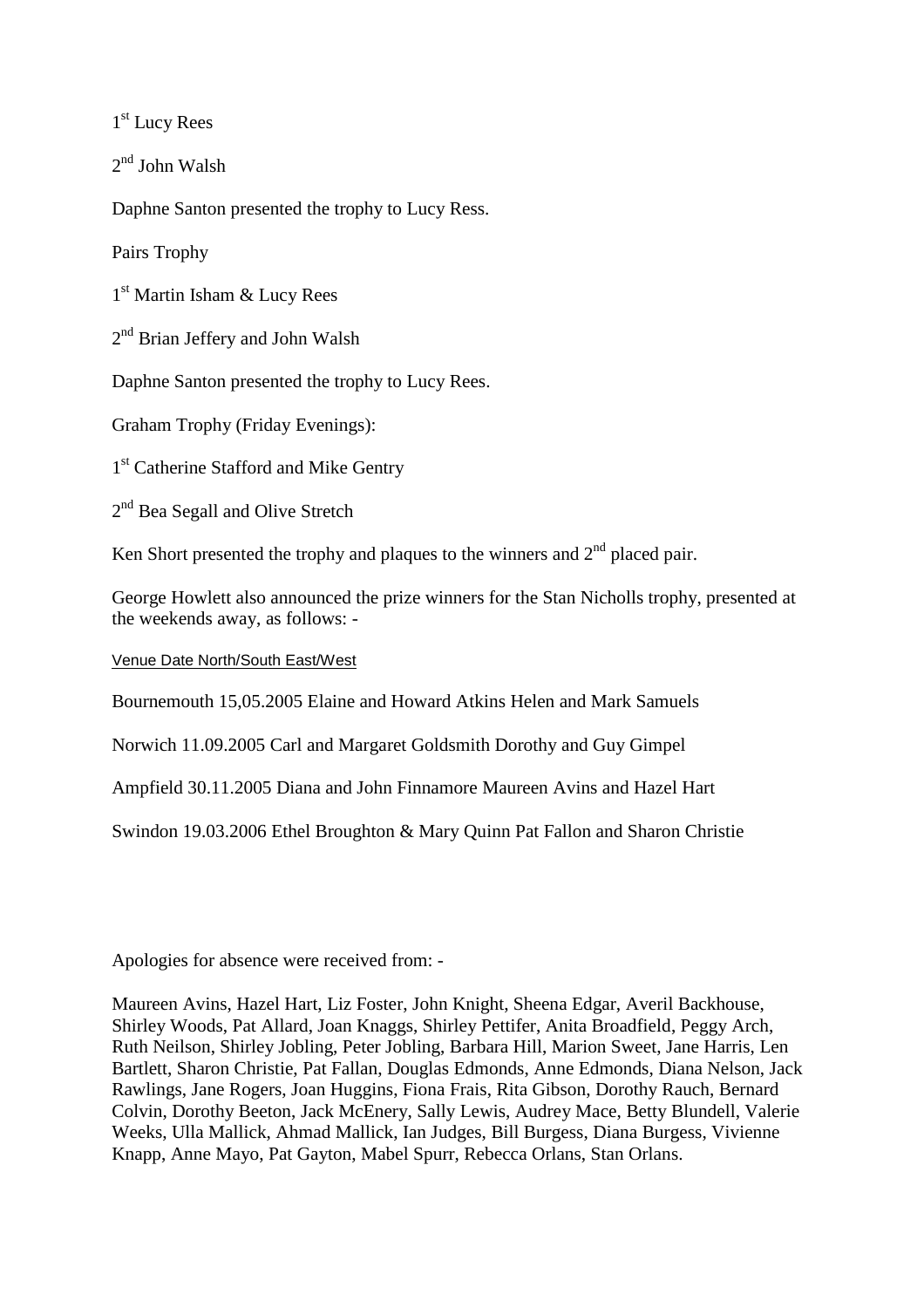## **The MINUTES of the 13th ANNUAL GENERAL MEETING held on Sunday 22nd May 2005 in the Olwen Bettesworth Hall, Mount Vernon Hospital at 6.00 p.m.**

Present: - Kevin Colling - Chairman

Ken Short - Vice Chairman

Ron Hooker - Hon Treasurer

Geoff Gray - Hon Secretary Michael Tucker - Assistant Treasurer

Liz Crook - Liaison Officer

Len Turner - President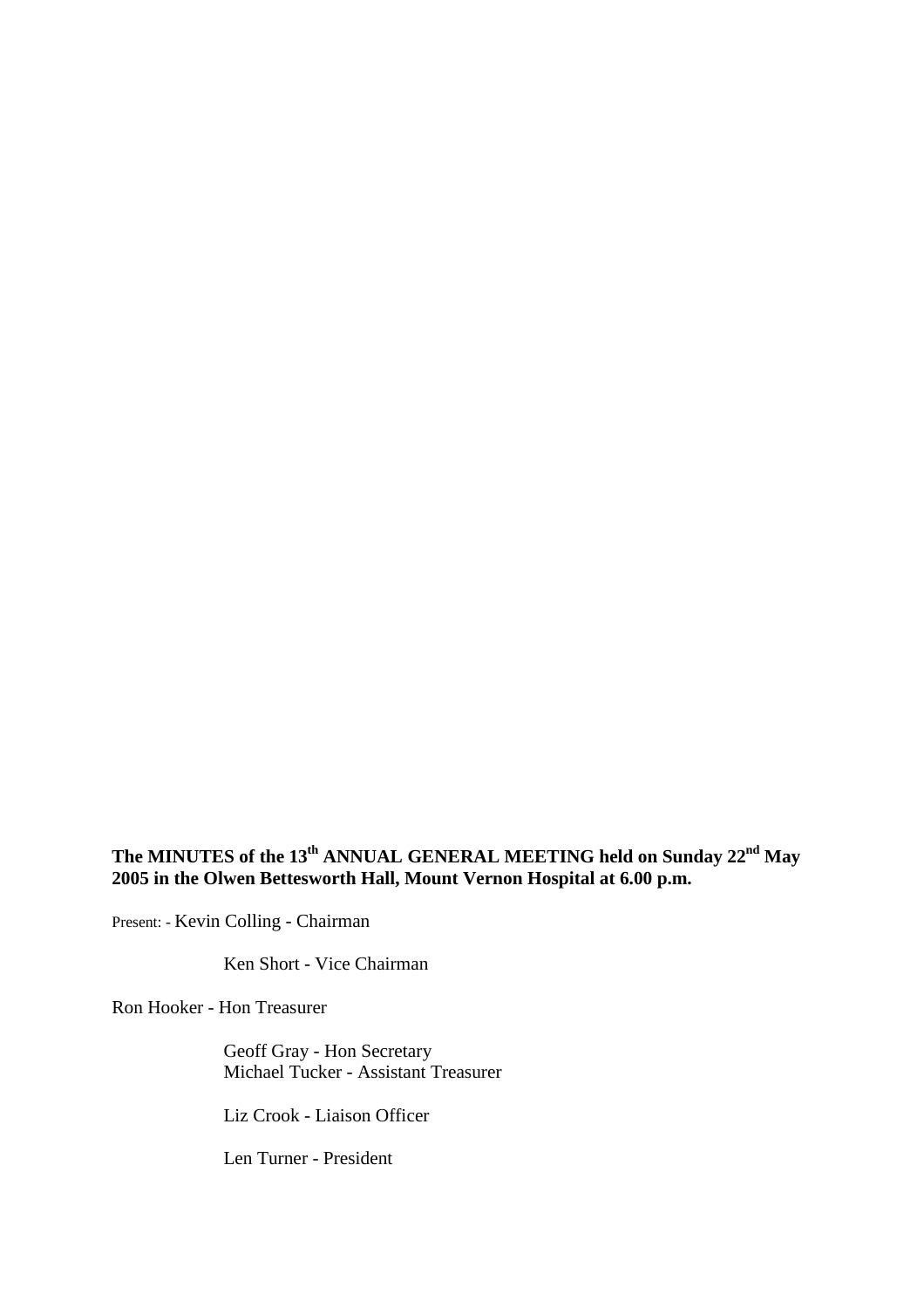## Phil Ryan, Daphne Santon, Gerald Williams

And 90 ordinary members.

Welcome by the Chairman. The Chairman opened the meeting by welcoming the large number of members who were attending.

- 1. **Apologies for absence** were received from Committee member Jacquie North and from 73 ordinary members.
- 2. **The minutes of the 12th AGM**, held on the  $9<sup>th</sup>$  May 2004, were approved without alteration, proposed Ethel Broughton, seconded Irene Willis.
- 3. **The minutes of a Special General Meeting,** held on the 6<sup>th</sup> September 2004, were approved without alteration, proposed Liz Poyser, seconded Sharon Christie.
- 4. **The Chairman's Report** Kevin Colling said he would keep his report short. As most people know the building is progressing very well. He thanked all the club members for their support, expressed thanks to Geoff Gray, Ken Short, Ron Hooker and the club Webmaster, Asaf Ersoy, for the work they put in to the club.

Kevin then called on Eddie O'Sullivan, as Treasurer of the Friends, to address the meeting.

Eddie O'Sullivan spoke about the money donated by the bridge club to the Friends. Over the last 5 years, the club had donated £240,000, which was held in a special reserve fund. When the opportunity arose to develop a new building for the Friends, the Friends had to move very quickly and managed to get planning permission and the approval of various Authorities in record time. The availability of the reserve fund meant that the Friends could commit to the building very quickly. The existence of the funds also meant that the Friends could demonstrate to other potential donors that we had already taken steps to raise funds elsewhere.

Those who have seen the building will know there is a large room known as a multifunctional hall. The bridge club will have first use of this room, except on certain evenings. Last year the club donated an additional sum of around £30,000 to the Friends, we hope to see that figure expand when you start to use the new building.

Eddie O'Sullivan expressed the thanks of the Friends to the club.

Martin Isham asked when the building would be ready, Eddie O'Sullivan said it was about two weeks behind schedule, but we expect to receive the building in September or October, ready for final fitting out.

5. **The Treasurer's Report**. Ron Hooker stated that, with Brian Simmonds agreement, he had changed the name of the balance sheet to be 'Statement of Affairs' He apologised for the heading, which read 2003-4 rather than 2004-5.

There was an excess of £32,170 excess of income over expenditure, less the £30,000 donation to the Friends. This is some £1,200 less than in the previous year.

Table income is down, but expenditure is the same. There are fewer people playing. Similarly there was a significant drop in joining fees and subs, there was a drop in people joining or renewing their subs.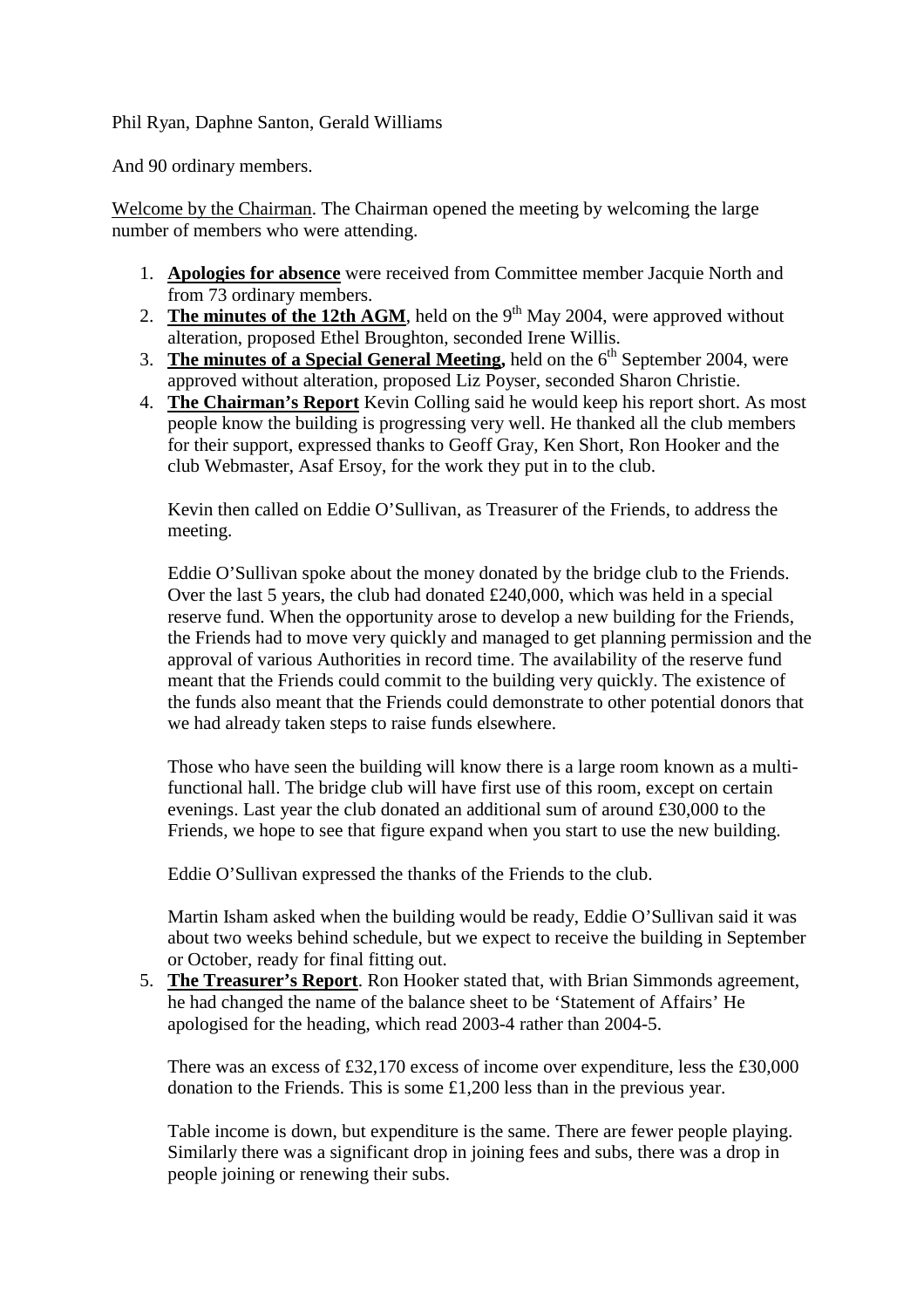Income from the bridge suppers was up, we had one more supper and they were better supported. Income from the weekends away remained roughly the same.

Kevin Colling had taken over the tuition courses, and this had brought in £1500 to make us close to the surplus of last year.

Ron Hooker commented that, in addition to the building fund that Eddie O'Sullivan had reported, the club had additionally donated around £70,000 prior to the start of the fund. So the total donations to the Friends were around 3330,000-£340,000.

Rob Williams commented that the expenses seemed high. Ron Hooker said we pay £1500 per quarter for the use of the Olwen Bettesworth Hall.

Ron Hooker thanked the people who collect the table money, Michael and Shirley Tucker, Ken Short and Joan Knaggs, and Ruby Stiles. He especially wished to thank Ken Short for his help in the takeover of the job, and also thanked Brian Simmonds for his work as auditor.

- 6. **Motion to Approve the Accounts** The accounts were approved, proposed Liz Crook, seconded Pat Gibor.
- 7. **The Hon Secretary's Report.** Geoff Gray stated that membership now stood at 468, which is 16 fewer than at the AGM last year. This is a decline which he hoped could be reversed when the club got in to the new building.

As usual he thanked all those who contribute to the running of the club, but this year he singled out the team of Joan Prior, George Howlett and Gerald Williams who made such a good job of organising the weekends away.

Finally Geoff Gray thanked Joan Prior and her helpers for providing the buffet after the AGM.

8. **Report on playing matters** Geoff Gray reported that ordinarily the playing report would be made by the playing secretary, however since Jennifer Hay retired from the post last year, the club does not have one. So, he was making the report. What has happened is that the club has coped with the administration of playing matters by finding volunteers who share the jobs that Jennifer used to do.

So, the club has Ruby Stiles who now gets the Master Points from the EBU when required, while Fenny Lough has taken on the other stationery requirements, curtain cards and travellers and the like. Roland Lewis continues to maintain the competition ladders. Also, George Howlett has taken over the organisation of the trophies. Geoff Gray thanked them all, and also all the session managers, tournament directors, scorers and masterpoint issuers.

Finally he thanked Diana and John Finnamore, who have taken on the organisation of our Simultaneous Pairs competitions.

Geoff Gray said he left them till last because he felt it was also worth remembering Michael Melville who used to run them, amongst all the other work he put in for club.

9. **Report by the Chairman of the Social Subcommittee.** Brian Simmonds reported on the bridge drives.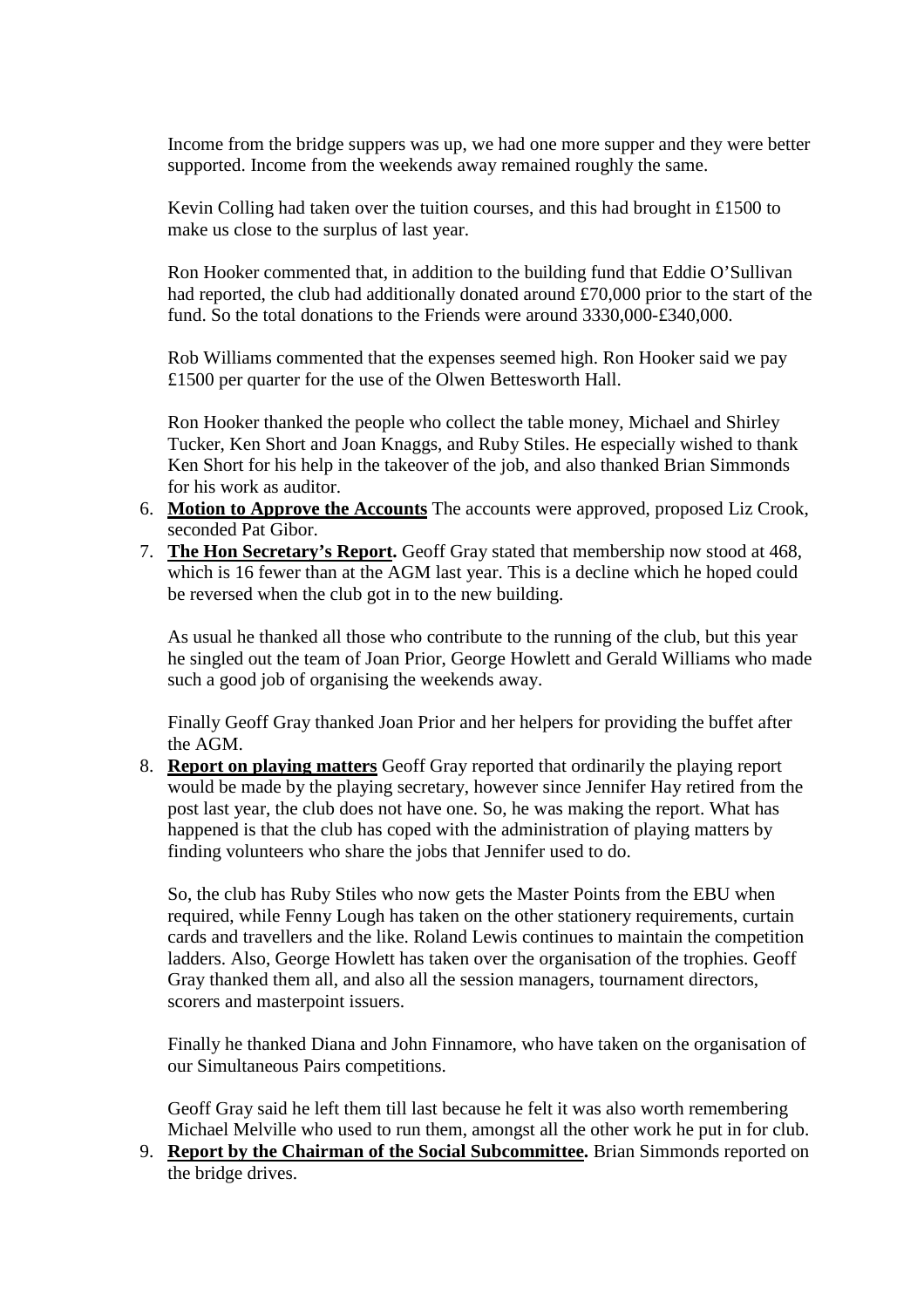He said they had been successful socially and very successful financially, raising over £2,000 for the club.

The organisation is getting smoother and smoother, and he wished to thank all those, too numerous to mention, who had contributed to the success of the events.

10. **Proposed Changes to the Constitution** Geoff Gray said that at the last AGM, it was agreed not to ratify the proposed changes to the constitution, but instead the club would work according to the new constitution. The committee was not proposing any further changes, and had not received any other proposals. He therefore asked that the existing constitution be now ratified.

This was agreed, proposed John Francis, seconded Brian Simmonds.

11. **Election of Committee Members.** Geoff Gray said that the posts of Playing Secretary and Social Secretary remained vacant, though Brian Simmonds was doing the latter job in all but name. All existing committee members were willing to continue. He therefore asked that the existing members be re-elected en bloc.

This was agreed, proposed Brian Simmonds, seconded Ethel Broughton.

At this point, Len Turner made a statement to the meeting. He said that clause 21 of the constitution stated that upon the recommendation of the committee a member or members who have given outstanding service to the club may be invited to become President or Vice-Presidents of the club. He now wished to put forward one member. A founder member and for many years a playing partnership with our founder chairman Stan Nicholls until his death two years ago. Together with Stan, Ken, Charles Buszard our founder secretary, Ethel Broughton and others, Joan was involved with the initiation of 'Bridge Weekends' Stan always insisted on preliminary inspection of hotels before making a firm booking. Joan accompanied Stan on these trips and assisted in the decision-making. She also provided the essential secretarial work involved with members' bookings, cash collections etc. After 13 years she continues to do this job as a member of George Howlett's bridge weekend management team.

Joan attends to the issue of parking tokens. Her prowess as a pastry cook is well established by her catering contributions at bridge suppers and other special occasions.

Len Turner said that, quietly efficient, totally reliable, Joan Prior was invited to be the club's first Vice-President.

- 12. **Election of Honorary Auditor**. Kevin Colling proposed that Brian Simmonds be reappointed, Eddie O'Sullivan seconded.
- 13. **Any Other Formal Business**. Brian Simmonds asked about parking facilities at the new building. Eddie O'Sullivan said there would be 18 additional parking spaces, as well as the existing facilities.

Ethel Broughton reported that a significant number of tablecloths had gone missing. A lot of work had gone into making the cloths, and she would like to know where they are and who is taking them. Geoff Gray responded that the committee will look into it, and asked if anyone at the meeting knew anything about them.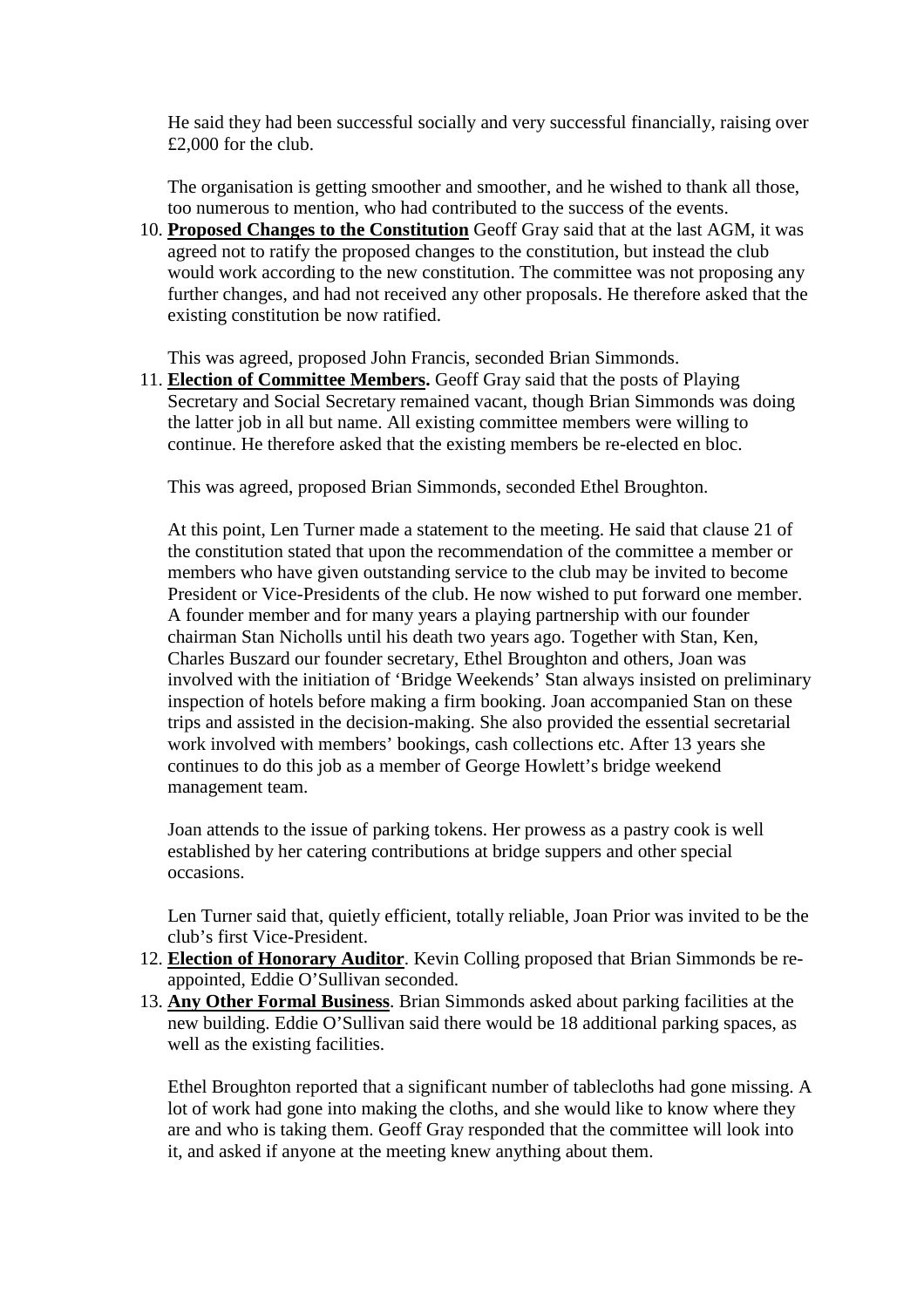Ted Clark said that following the recent event when travellers went missing, he sent an email to the Secretary to ask the committee to consider having two Tournament Directors whenever an evening is split in to two sessions. He asked if the committee had considered the proposal. Geoff Gray responded that the committee had considered it. In fact, that is the normal practice on Thursday evenings, but it is a little more difficult on the Monday session, as the only two regular TDs who attend Mondays are Kevin Colling and himself. He said that the club could do with more TDs, and said that if anyone wanted to volunteer, the club would pay for the training.

The formal meeting closed at 6.50 p.m., and was followed by the presentation of Championship Prizes.

Before the presentation, George Howlett informed those present about the Stan Nicholls trophy. This trophy had been presented to the club by Anthony Nicholls in memory of his late father. The trophy is awarded to the winning team at the Sunday night teams event at the weekends away. The trophy was present at the AGM for anyone who wished to see it.

George Howlett announced the prizewinners for the main sessions:

Broughton Trophy (Monday evening):

1<sup>st</sup> Stan Figiela & David Kilby

2<sup>nd</sup> Kevin Colling and John Wood

Ethel Broughton presented the trophy and plaques to the winners and  $2<sup>nd</sup>$  placed pair.

President's Trophy (Tuesday evening):

1<sup>st</sup> Kevin Colling and Catherine Stafford

2<sup>nd=</sup> Brian Simmonds and Sue Sheldon

 $2<sup>nd</sup>$  Roland Lewis and Jennifer Hay

Roland Lewis and Jennifer Hay were absent. Len Turner presented the trophy and plaques to the winners and  $2<sup>nd</sup>$  placed pair.

L and R Trophy (Thursday evening):

1<sup>st</sup> Allan Chalmers and Phil Ryan

2<sup>nd</sup> Kevin Colling and Catherine Stafford

Brian Simmonds presented the L and R Trophy and plaques to the winners and  $2<sup>nd</sup>$  placed pair.

The trophies for the Friday afternoon sessions:

Individual Trophy